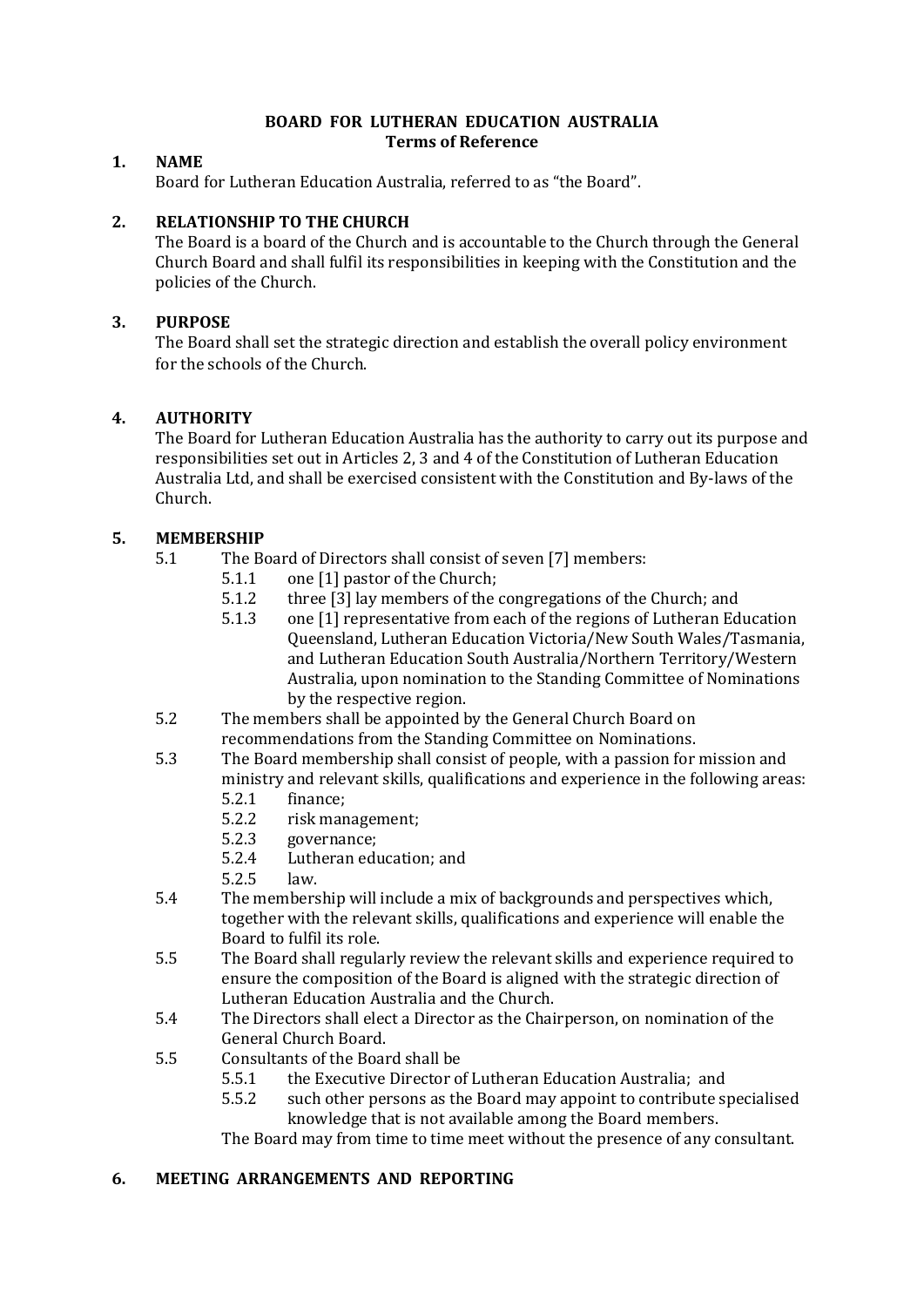- 6.1 Regular meetings of the Board shall be held at least once a year.
- 6.2 Meetings shall be convened by the Chairperson.
- 6.3 It is at the discretion of the Board to meet face-to-face, by electronic means, or a combination of modes.
- 6.4 The minutes of the meetings of the Board shall be submitted to the General Church Board.
- 6.5 An annual report of the activities of the Board and any subsidiary bodies shall be submitted to the General Church Board. In addition to the annual report, the General Church Board and the Board for Lutheran Education Australia may mutually agree to a more regular reporting schedule from the Board.

# **7. RESPONSIBILITIES**

- 7.1 The Board shall set the strategic direction and establish the overall policy environment for the schools of the church and as such shall
	- 7.1.1 promote Lutheran schools as agencies of Christian education;
	- 7.1.2 uphold and safeguard the confessional teachings of the Church, especially as these relate to the nature, purpose and program of the schools;
	- 7.1.3 provide strategic leadership and support for the schools of the Church in those matters designated as national areas of responsibility as agreed from time to time;
	- 7.1.4 formulate national policy that gives direction to Lutheran schools as agencies of Christian education of the Church;
	- 7.1.5 promote, support and ensure the implementation of approved policy and associated procedures in the schools, working through regional structures;
	- 7.1.6 work in close co-operation with the Church, in particular with regional organisational arms of Lutheran education and other appropriate departments of the Church;
	- 7.1.7 represent Lutheran schools and regions nationally to the Church, its departments, committees and auxiliaries, and to Australian Lutheran College;
	- 7.1.8 research, make approaches, represent and act on behalf of regions and schools in relation to the Commonwealth government, its departments and government authorities and political parties, respond to Commonwealth government directives and initiatives relating to education and associated matters, and provide representation to national educational bodies where strategic and appropriate;
	- 7.1.9 develop co-operative working relationships with other sectors of education at national level;
	- 7.1.10 approve the establishment of new schools and change in function of existing Lutheran schools in consultation with the regions;
	- 7.1.11 develop, coordinate and evaluate the national curriculum in Christian Studies for Lutheran schools, develop resources for, and promote and support the implementation of the Christian Studies curriculum in schools through regional authorities and/or officers;
	- 7.1.12 ensure that recruitment and staffing strategies, and leadership development programs are in place to meet the needs of Lutheran schools, that accreditation requirements in accordance with policies of the Church are implemented, and that a staff database is maintained and national conferences convened to promote the welfare of those who work in Lutheran schools;
	- 7.1.13 ensure income for the operation of the Board by means of annual levies or other means from Lutheran schools;